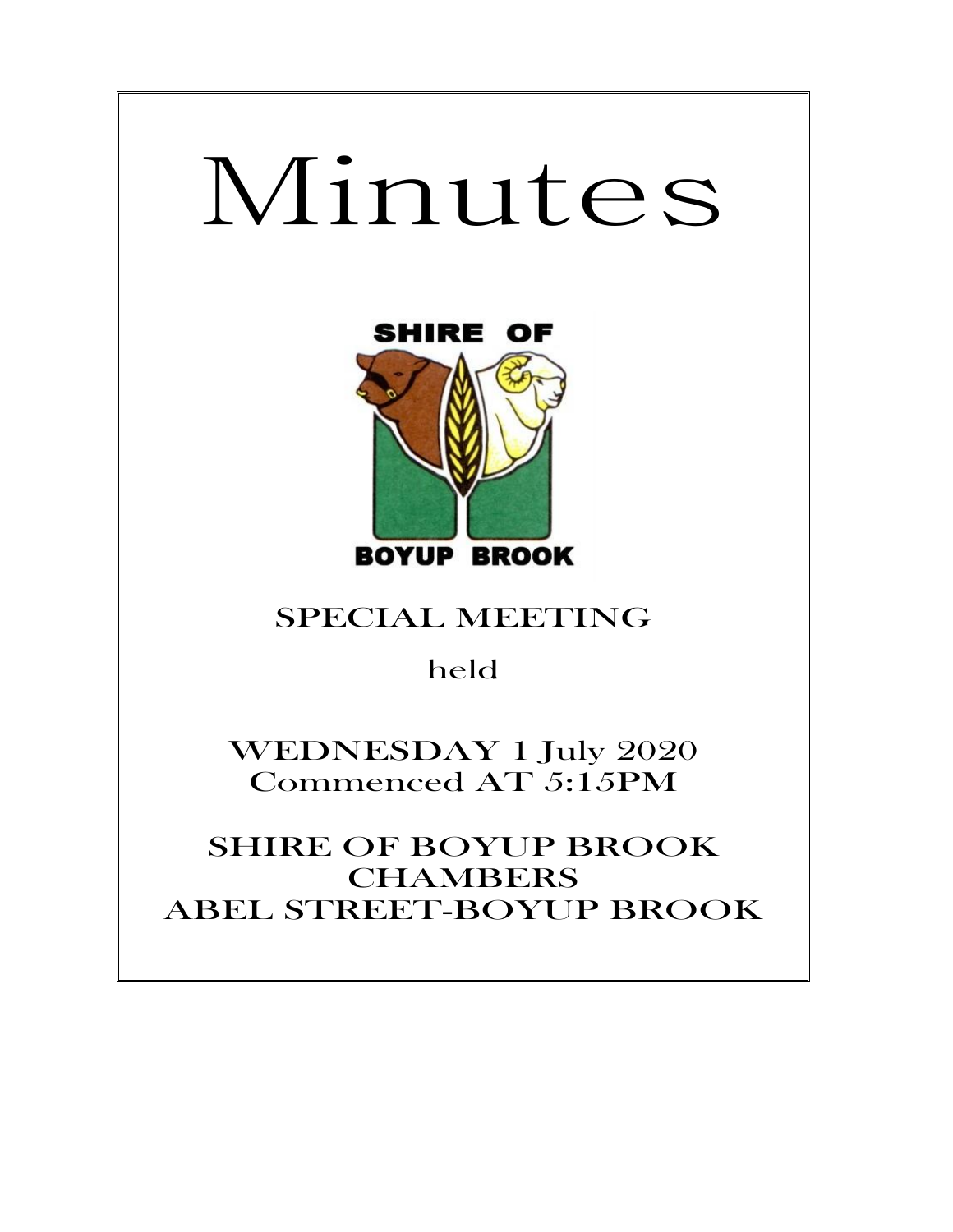#### **TABLE OF CONTENTS**

ſ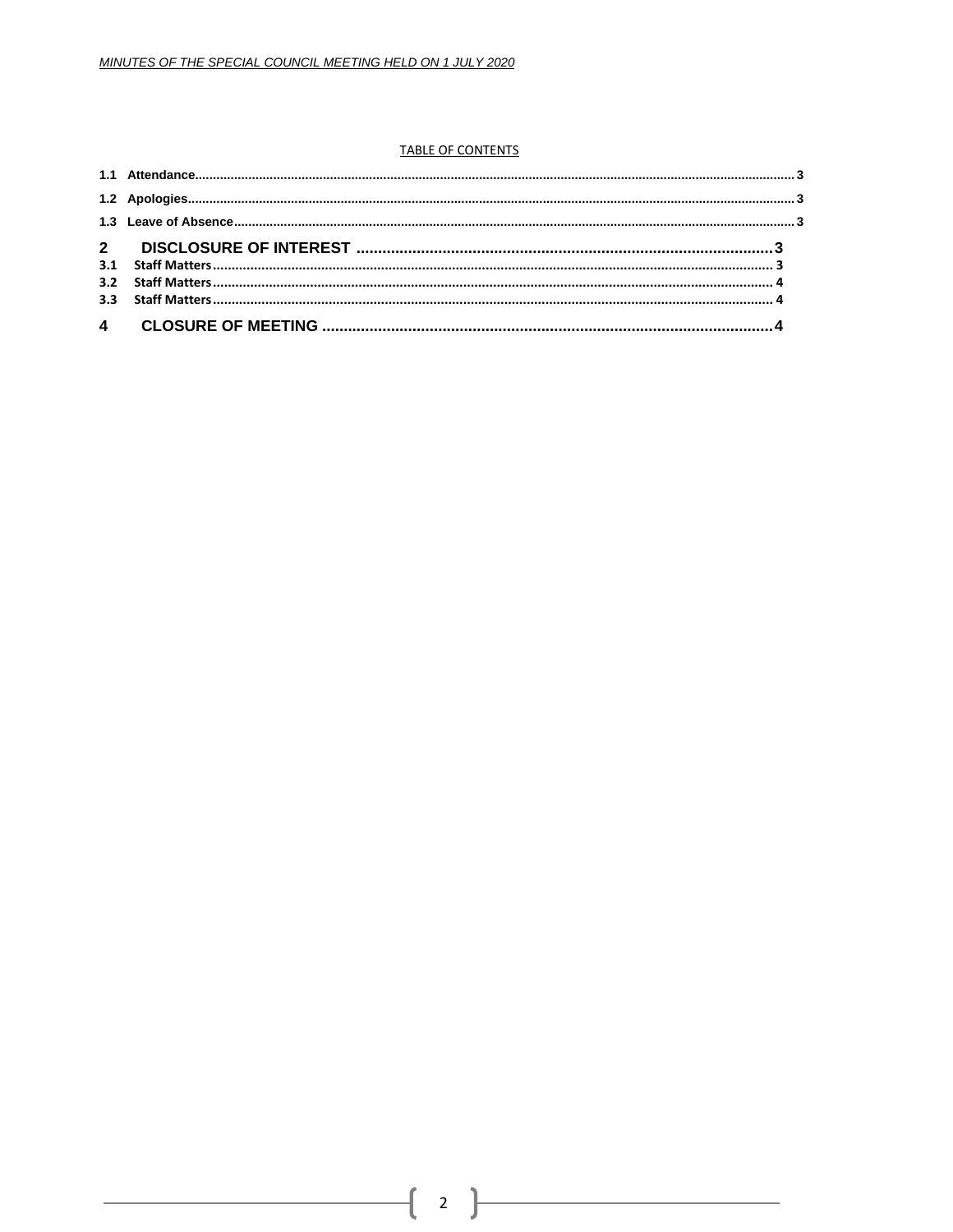# <span id="page-2-0"></span>**RECORD OF ATTENDANCE/APOLOGIES/LEAVE OF ABSENCE PREVIOUSLY APPROVED**

### **1.1 Attendance**

Cr R Walker - Shire President Cr S Alexander Cr P Kaltenrieder Cr K Moir Cr H O'Connell Cr T Oversby Cr A Price Cr E Rear

# <span id="page-2-1"></span>**1.2 Apologies**

# <span id="page-2-2"></span>**1.3 Leave of Absence**

### <span id="page-2-3"></span>**2 DISCLOSURE OF INTEREST -** Nil

# **3 CONFIDENTIAL MATTERS - BEHIND CLOSED DOORS**

This matter should be discussed behind closed doors as it relates to an employee of the Local Government.

#### **MOVED: Cr Oversby SECONDED: Cr Kaltenrieder**

That the meeting move behind closed doors to discuss a confidential employee matter pursuant to s.5.23 (2)(a) and (b) of the Local Government Act. **CARRIED 8/0**

**MOVED: Cr Alexander SECONDED: Cr Kaltenrieder**

That the meeting move out from behind closed doors. **CARRIED 8/0**

### <span id="page-2-4"></span>**3.1 Staff Matters**

**MOTION**

**MOVED: Cr O'Connell SECONDED: Cr Alexander**

That Council resolve the matter as per the attached *confidential schedule*. **CARRIED 7/1 102/20**

#### **Request for Vote to be recorded**

Cr Rear requested that the vote of all Councillors be recorded.

**For Against** Cr Walker Cr Rear Cr Price Cr O'Connell Cr Moir Cr Oversby Cr Alexander Cr Kaltenrieder